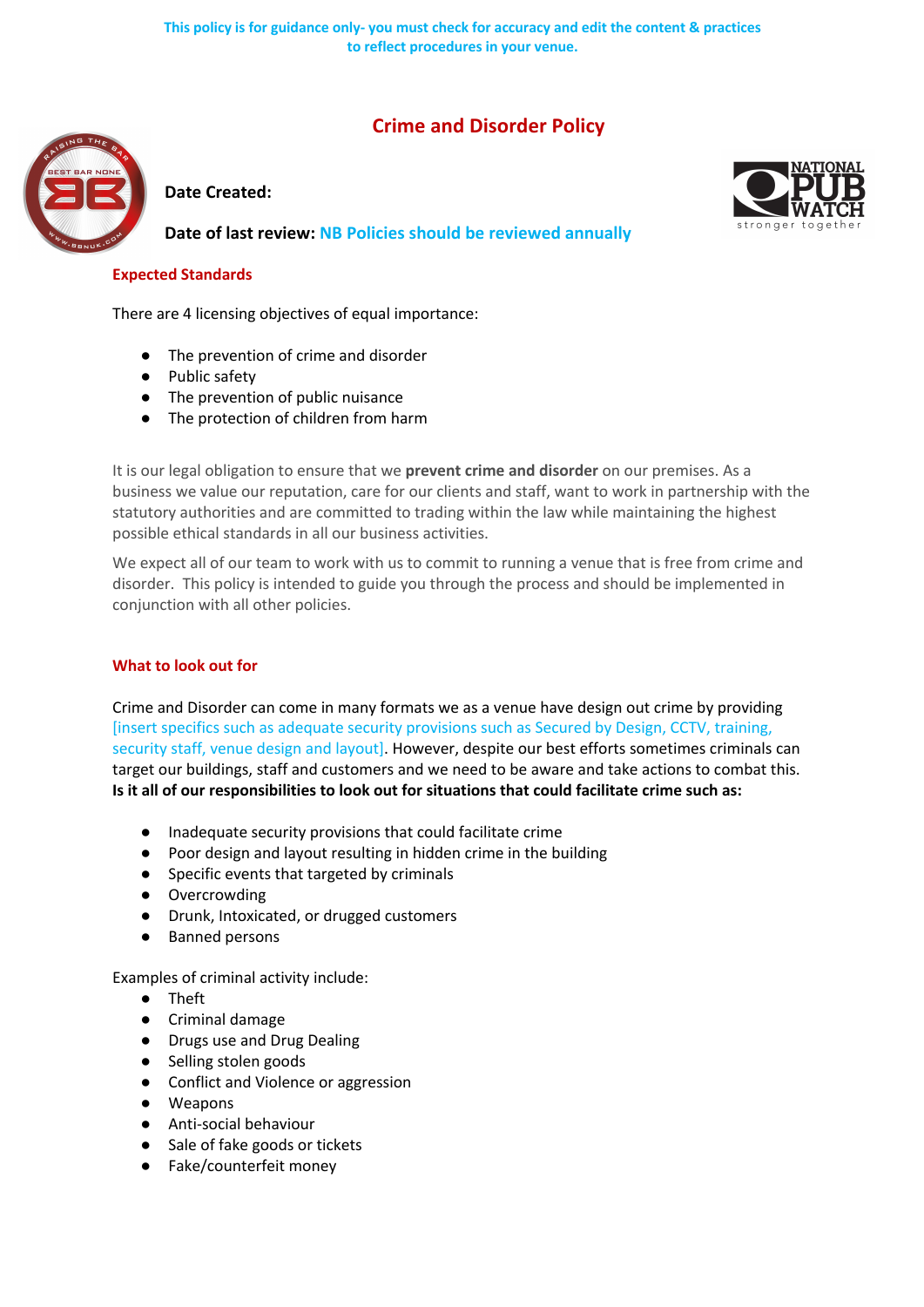**This policy is for guidance only- you must check for accuracy and edit the content & practices to reflect procedures in your venue.**

- Underage drinking
- Fraudulent use of cards or cash
- Sexual harassment

#### **Staff procedure and responsibilities.**

It is all our responsibilities to take a proactive approach to preventing and managing crime and disorder, we have taken the following steps which you must familiarise yourself with; [edit to match what you do in your premises]

- 1. Performed a risk assessment on all crime and disorder types [see and complete risk table below]
- 2. Created policies and procedures for all the major crime and disorder types
- 3. Created an operating schedule
- 4. Checked the layout of the premises against secure by design principles to minimise the potential for crime and disorder
- 5. Installed, monitored and maintained high quality CCTV
- 6. Briefed staff and door staff on their responsibilities and how to resolve issues relating to crime and disorder
- 7. Recruit only SIA approved door and security staff
- 8. Work in partnership with responsible authorities to deal with area and venue specific crime and disorder types, [insert others such as BID, Business Crime Reduction partnership, best practise schemes such as Pubwatch and Best Bar None, volunteer organisations such as Street Angels or Street Pastors, have and use a radio]
- 9. Perform annual personal safety training
- 10. Maintain a hot spot monitoring system that is filled out on every shift and reviewed weekly
- 11. Train our staff on industry recognised courses [this could be certificates ALPH, SIA, personal licences, hospitality training, Hygiene etc]
- 12. Wearing Uniforms that are highly visible so that customers can easily find staff
- 13. Keeping an incident, refusals and accident book
- 14. Adhere to venue specific and locally managed Banning systems and procedures [e.g. Pubwatch Bans]
- 15. Reward/ praise staff if they turn away underage or intoxicated people
- 16. Swabbing toilets for drugs every month to ensure that our toilets are not being used for use of recreational drugs

#### **Risk Table**

| <b>Risk Type</b> | <b>Measures taken to minimise</b><br>risk | Person responsible for<br>managing these measures |
|------------------|-------------------------------------------|---------------------------------------------------|
|                  |                                           |                                                   |
|                  |                                           |                                                   |
|                  |                                           |                                                   |